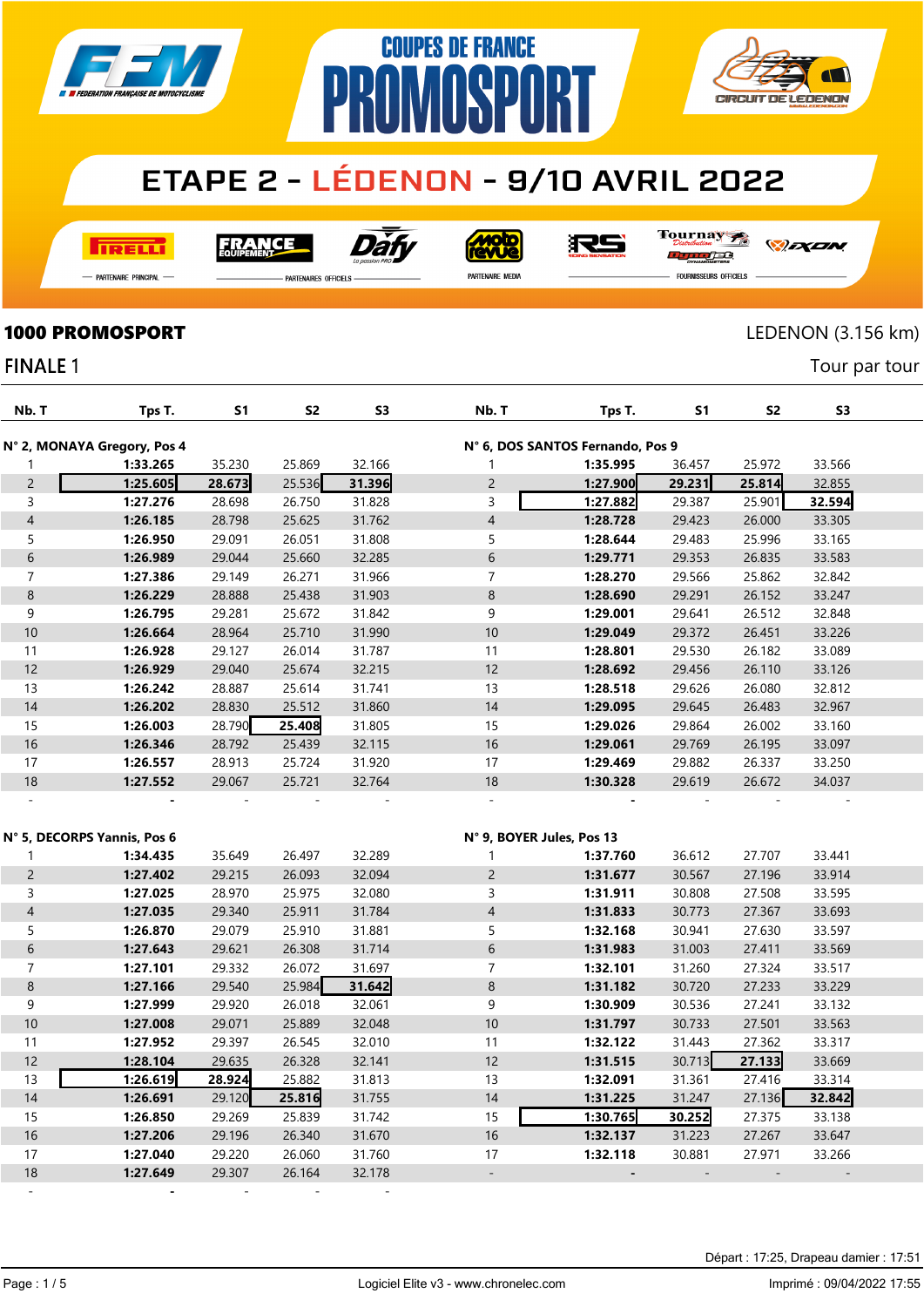

**COUPES DE FRANCE** 

**PROMOSPORT** 

**I तत्वच**र्च

Dài **FRANCE** 

<u>Molo</u><br>AVVe 沢ら Tournay rac

*DEXEN* 

**CIRCUIT DE LEDENON** 

-<br>Partenaire Principal

.<br>PARTENAIRES OFFICIELS

PARTENAIRE MEDIA

FOURNISSEURS OFFICIELS

**1000 PROMOSPORT** LEDENON (3.156 km)

Tour par tour

#### **FINALE 1**

| Nb. T                    | Tps T.                        | S1     | S2     | S3     | Nb. T                       | Tps T.         | S1     | S <sub>2</sub> | S3     |  |
|--------------------------|-------------------------------|--------|--------|--------|-----------------------------|----------------|--------|----------------|--------|--|
| N° 13, GROS Loic, Pos 7  |                               |        |        |        | 2                           | 1:25.724       | 28.721 | 25.440         | 31.563 |  |
| 1                        | 1:34.004                      | 35.166 | 26.757 | 32.081 | 3                           | 1:26.178       | 28.870 | 25.589         | 31.719 |  |
| $\overline{c}$           | 1:26.987                      | 29.182 | 26.113 | 31.692 | 4                           | 1:26.282       | 28.986 | 25.555         | 31.741 |  |
| 3                        | 1:27.029                      | 29.336 | 26.111 | 31.582 | 5                           | 1:25.580       | 28.568 | 25.457         | 31.555 |  |
| $\overline{\mathcal{A}}$ | 1:27.005                      | 29.315 | 26.011 | 31.679 | 6                           | 1:26.061       | 28.865 | 25.576         | 31.620 |  |
| 5                        | 1:27.439                      | 29.430 | 26.012 | 31.997 | $\overline{7}$              | 1:26.295       | 28.982 | 25.500         | 31.813 |  |
| 6                        | 1:27.868                      | 29.267 | 26.599 | 32.002 | 8                           | 1:25.918       | 28.724 | 25.531         | 31.663 |  |
| $\overline{7}$           | 1:27.130                      | 29.220 | 26.073 | 31.837 | 9                           | 1:26.700       | 29.155 | 25.532         | 32.013 |  |
| $\bf 8$                  | 1:27.182                      | 29.427 | 25.951 | 31.804 | 10                          | 1:25.791       | 28.722 | 25.474         | 31.595 |  |
| 9                        | 1:27.424                      | 29.442 | 26.099 | 31.883 | 11                          | 1:26.266       | 29.063 | 25.505         | 31.698 |  |
| $10\,$                   | 1:27.255                      | 29.087 | 26.085 | 32.083 | 12                          | 1:26.150       | 28.912 | 25.474         | 31.764 |  |
| 11                       | 1:28.248                      | 29.602 | 26.524 | 32.122 | 13                          | 1:25.878       | 28.945 | 25.379         | 31.554 |  |
| 12                       | 1:28.145                      | 29.602 | 26.328 | 32.215 | 14                          | 1:25.617       | 29.007 | 25.153         | 31.457 |  |
| 13                       | 1:27.824                      | 29.631 | 26.137 | 32.056 | 15                          | 1:25.750       | 28.747 | 25.330         | 31.673 |  |
| $14$                     | 1:28.671                      | 29.560 | 26.566 | 32.545 | 16                          | 1:26.106       | 28.717 | 25.522         | 31.867 |  |
| 15                       | 1:28.610                      | 29.533 | 26.451 | 32.626 | 17                          | 1:26.169       | 29.108 | 25.733         | 31.328 |  |
| $16$                     | 1:29.764                      | 30.031 | 26.892 | 32.841 | 18                          | 1:25.143       | 28.563 | 25.268         | 31.312 |  |
| 17                       | 1:29.519                      | 29.998 | 26.790 | 32.731 | $\overline{\phantom{a}}$    | $\overline{a}$ |        |                |        |  |
| 18                       | 1:29.513                      | 29.960 | 26.742 | 32.811 |                             |                |        |                |        |  |
|                          |                               |        |        |        | N° 28, PASINI Kevin, Pos 16 |                |        |                |        |  |
|                          |                               |        |        |        | 1                           | 1:40.886       | 38.625 | 28.352         | 33.909 |  |
|                          | N° 20, DELCAMP Julien, Pos 14 |        |        |        | $\overline{c}$              | 1:32.357       | 30.915 | 27.535         | 33.907 |  |
| 1                        | 1:38.833                      | 38.015 | 27.674 | 33.144 | 3                           | 1:32.367       | 31.031 | 27.554         | 33.782 |  |
| $\overline{2}$           | 1:31.262                      | 30.843 | 26.895 | 33.524 | $\overline{4}$              | 1:32.182       | 30.890 | 27.388         | 33.904 |  |
| 3                        | 1:32.167                      | 30.935 | 27.297 | 33.935 | 5                           | 1:32.636       | 31.024 | 27.402         | 34.210 |  |
| $\overline{\mathcal{A}}$ | 1:31.691                      | 30.556 | 27.290 | 33.845 | 6                           | 1:31.839       | 31.061 | 27.170         | 33.608 |  |
| 5                        | 1:31.875                      | 31.099 | 27.279 | 33.497 | 7                           | 1:31.658       | 30.621 | 27.372         | 33.665 |  |
| 6                        | 1:31.385                      | 30.827 | 27.260 | 33.298 | $\,8\,$                     | 1:31.834       | 30.560 | 27.028         | 34.246 |  |
| $\overline{7}$           | 1:30.705                      | 30.600 | 26.952 | 33.153 | 9                           | 1:31.673       | 31.030 | 27.027         | 33.616 |  |
| $\bf 8$                  | 1:31.373                      | 30.953 | 27.024 | 33.396 | $10$                        | 1:30.590       | 30.232 | 26.744         | 33.614 |  |
| 9                        | 1:31.232                      | 30.929 | 27.018 | 33.285 | 11                          | 1:30.955       | 31.111 | 26.815         | 33.029 |  |
| $10$                     | 1:31.614                      | 31.191 | 26.947 | 33.476 | 12                          | 1:29.556       | 30.346 | 26.559         | 32.651 |  |
| 11                       | 1:32.395                      | 32.133 | 27.238 | 33.024 | 13                          | 1:31.288       | 30.458 | 27.146         | 33.684 |  |
| 12                       | 1:32.017                      | 30.855 | 27.279 | 33.883 | 14                          | 1:32.684       | 30.980 | 27.144         | 34.560 |  |
| 13                       | 1:33.084                      | 32.347 | 27.464 | 33.273 | 15                          | 1:32.934       | 31.136 | 27.510         | 34.288 |  |
| 14                       | 1:31.320                      | 30.956 | 26.985 | 33.379 | 16                          | 1:38.701       | 34.305 | 28.670         | 35.726 |  |
| 15                       | 1:30.451                      | 30.465 | 26.970 | 33.016 | 17                          | 1:37.690       | 32.364 | 29.304         | 36.022 |  |
| 16                       | 1:31.880                      | 31.349 | 27.359 | 33.172 |                             |                |        |                |        |  |
| 17                       | 1:32.271                      | 31.294 | 27.520 | 33.457 |                             |                |        |                |        |  |
| $\overline{a}$           |                               |        |        |        |                             |                |        |                |        |  |

#### N° 27, HERTZBERG Maxime, Pos 1

| 1:31.487 | 33.889 | 25.738 | 31.860 |
|----------|--------|--------|--------|
|          |        |        |        |

Page : 2 / 5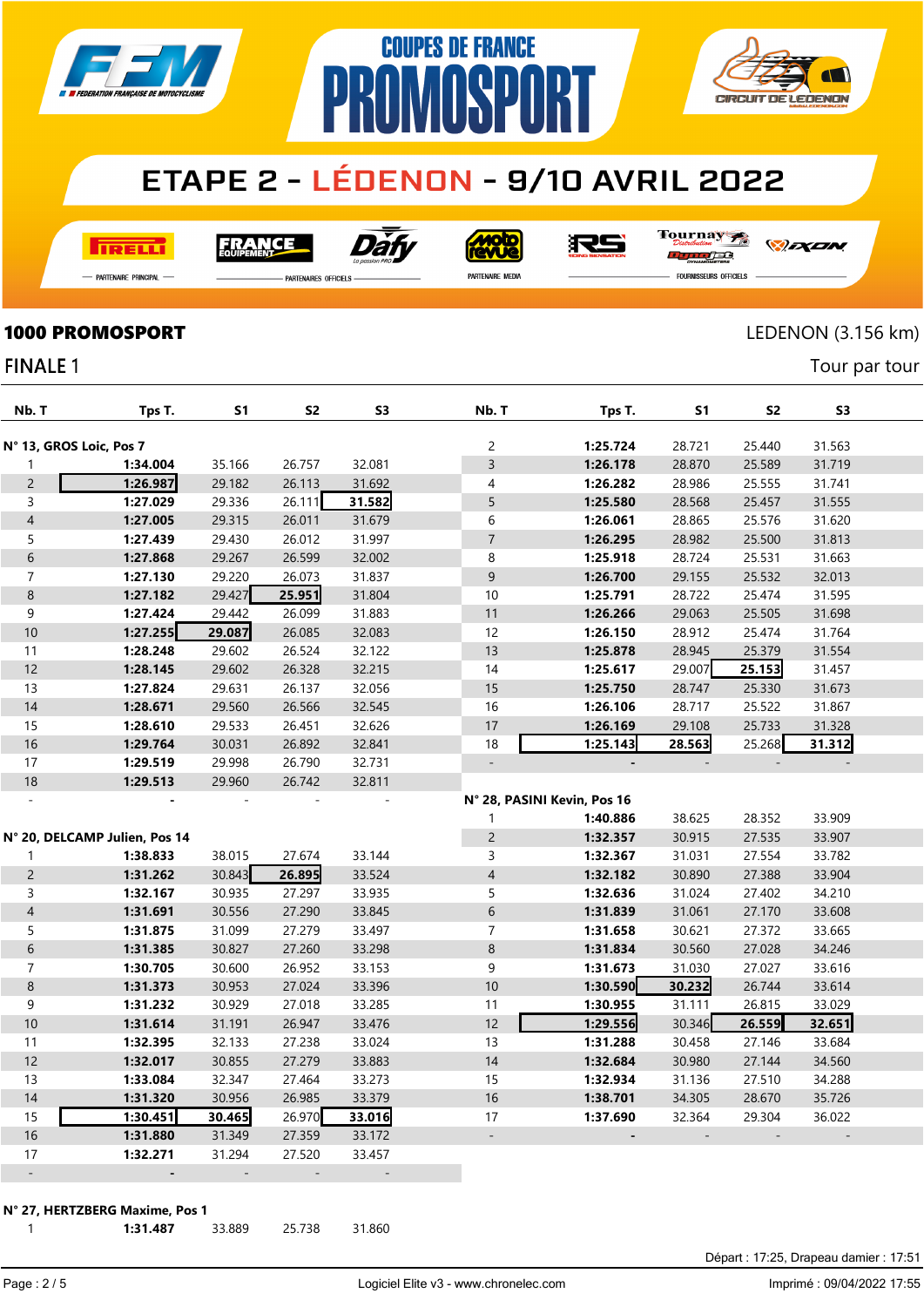

**COUPES DE FRANCE** 

**PROMOSP** 

**TRELL** 

Dàf **FRANCE** 

**Moto**<br>AVUe

RS

Tournay Dun oraa

**CIRCUIT DE LEDENON** 

- Partenaire Principal --

**FINALE 1** 

**PARTENAIRES OFFICIELS** 

PARTENAIRE MEDIA

*DEXEN* 

**FOURNISSEURS OFFICIELS** 

**1000 PROMOSPORT** LEDENON (3.156 km)

**AT** 

Tour par tour

| Nb. T                    | Tps T.                            | S <sub>1</sub> | S <sub>2</sub> | S <sub>3</sub> | Nb. T                            | Tps T.   | S <sub>1</sub> | S <sub>2</sub> | S <sub>3</sub> |
|--------------------------|-----------------------------------|----------------|----------------|----------------|----------------------------------|----------|----------------|----------------|----------------|
|                          | N° 33, FERNANDES Jonathan, Pos 17 |                |                |                | 8                                | 1:27.884 | 29.570         | 26.068         | 32.246         |
| 1                        | 1:40.565                          | 37.137         | 29.325         | 34.103         | $\mathsf 9$                      | 1:27.868 | 29.329         | 26.327         | 32.212         |
| $\overline{2}$           | 1:31.871                          | 30.792         | 27.631         | 33.448         | 10                               | 1:27.813 | 29.511         | 26.221         | 32.081         |
| 3                        | 1:31.960                          | 30.735         | 27.515         | 33.710         | 11                               | 1:27.688 | 29.344         | 26.173         | 32.171         |
| $\overline{\mathcal{L}}$ | 1:31.598                          | 30.567         | 27.459         | 33.572         | 12                               | 1:28.462 | 29.693         | 26.345         | 32.424         |
| 5                        | 1:31.401                          | 30.698         | 27.503         | 33.200         | 13                               | 1:27.962 | 29.388         | 26.233         | 32.341         |
| $\sqrt{6}$               | 1:31.233                          | 30.525         | 27.243         | 33.465         | 14                               | 1:28.007 | 29.489         | 26.308         | 32.210         |
| $\overline{7}$           | 1:31.818                          | 31.066         | 26.946         | 33.806         | 15                               | 1:27.876 | 29.471         | 26.216         | 32.189         |
| $\bf 8$                  | 1:31.410                          | 30.588         | 27.299         | 33.523         | 16                               | 1:28.576 | 29.697         | 26.433         | 32.446         |
| 9                        | 1:32.127                          | 30.596         | 27.467         | 34.064         | 17                               | 1:28.424 | 29.621         | 26.401         | 32.402         |
| 10                       | 1:33.570                          | 31.812         | 27.464         | 34.294         | 18                               | 1:28.818 | 29.700         | 26.661         | 32.457         |
| 11                       | Pit In                            | 31.729         | 28.525         | 32.842         | $\qquad \qquad -$                |          |                |                |                |
|                          |                                   |                |                |                |                                  |          |                |                |                |
|                          |                                   |                |                |                | N° 63, CHAMPOMIER Pierre, Pos 10 |          |                |                |                |
|                          | N° 48, JACOB Kevin, Pos 5         |                |                |                | 1                                | 1:38.326 | 36.890         | 27.825         | 33.611         |
| 1                        | 1:33.088                          | 34.929         | 26.034         | 32.125         | $\overline{c}$                   | 1:31.599 | 30.407         | 27.009         | 34.183         |
| $\overline{c}$           | 1:27.113                          | 29.250         | 25.776         | 32.087         | 3                                | 1:32.645 | 31.538         | 27.246         | 33.861         |
| 3                        | 1:27.320                          | 29.275         | 25.908         | 32.137         | $\overline{4}$                   | 1:31.512 | 30.581         | 27.167         | 33.764         |
| $\overline{4}$           | 1:27.296                          | 29.437         | 25.740         | 32.119         | 5                                | 1:32.193 | 31.276         | 27.275         | 33.642         |
| 5                        | 1:27.822                          | 29.853         | 26.003         | 31.966         | $\,$ 6 $\,$                      | 1:31.721 | 31.013         | 27.090         | 33.618         |
| $\boldsymbol{6}$         | 1:27.043                          | 29.311         | 25.809         | 31.923         | $\overline{7}$                   | 1:31.961 | 31.062         | 27.302         | 33.597         |
| $\overline{7}$           | 1:27.244                          | 29.234         | 25.567         | 32.443         | $\,8\,$                          | 1:31.293 | 30.806         | 27.065         | 33.422         |
| $\,8\,$                  | 1:27.338                          | 29.454         | 25.832         | 32.052         | 9                                | 1:30.500 | 30.141         | 27.252         | 33.107         |
| 9                        | 1:28.032                          | 30.056         | 26.101         | 31.875         | 10                               | 1:30.486 | 30.804         | 26.660         | 33.022         |
| $10$                     | 1:27.103                          | 29.201         | 25.930         | 31.972         | 11                               | 1:31.094 | 31.395         | 26.488         | 33.211         |
| 11                       | 1:27.825                          | 29.529         | 26.294         | 32.002         | 12                               | 1:29.675 | 30.105         | 26.573         | 32.997         |
| 12                       | 1:26.887                          | 29.155         | 25.743         | 31.989         | 13                               | 1:29.721 | 29.881         | 26.494         | 33.346         |
| 13                       | 1:27.178                          | 29.368         | 25.757         | 32.053         | 14                               | 1:31.206 | 30.371         | 27.585         | 33.250         |
| 14                       | 1:27.418                          | 29.534         | 25.819         | 32.065         | 15                               | 1:31.026 | 30.618         | 26.838         | 33.570         |
| 15                       | 1:26.703                          | 29.282         | 25.732         | 31.689         | 16                               | 1:31.547 | 30.548         | 26.879         | 34.120         |
| 16                       | 1:27.127                          | 29.340         | 25.838         | 31.949         | 17                               | 1:32.083 | 31.151         | 27.197         | 33.735         |
| 17                       | 1:27.279                          | 29.480         | 25.914         | 31.885         | $\overline{\phantom{a}}$         |          |                |                |                |
| 18                       | 1:27.740                          | 29.236         | 26.512         | 31.992         |                                  |          |                |                |                |
|                          |                                   |                |                |                |                                  |          |                |                |                |

#### N° 59, ROULX Hugo, Pos 8

|   | 1:36.928 | 35.485 | 29.040 | 32.403 |  |
|---|----------|--------|--------|--------|--|
| 2 | 1:27.968 | 29.551 | 26.458 | 31.959 |  |
| 3 | 1:28.155 | 29.518 | 26.447 | 32.190 |  |
| 4 | 1:27.700 | 29.240 | 26.143 | 32.317 |  |
| 5 | 1:28.098 | 29.735 | 26.281 | 32.082 |  |
| 6 | 1:27.671 | 29.442 | 26.169 | 32.060 |  |
|   | 1:28.026 | 29.323 | 26.383 | 32.320 |  |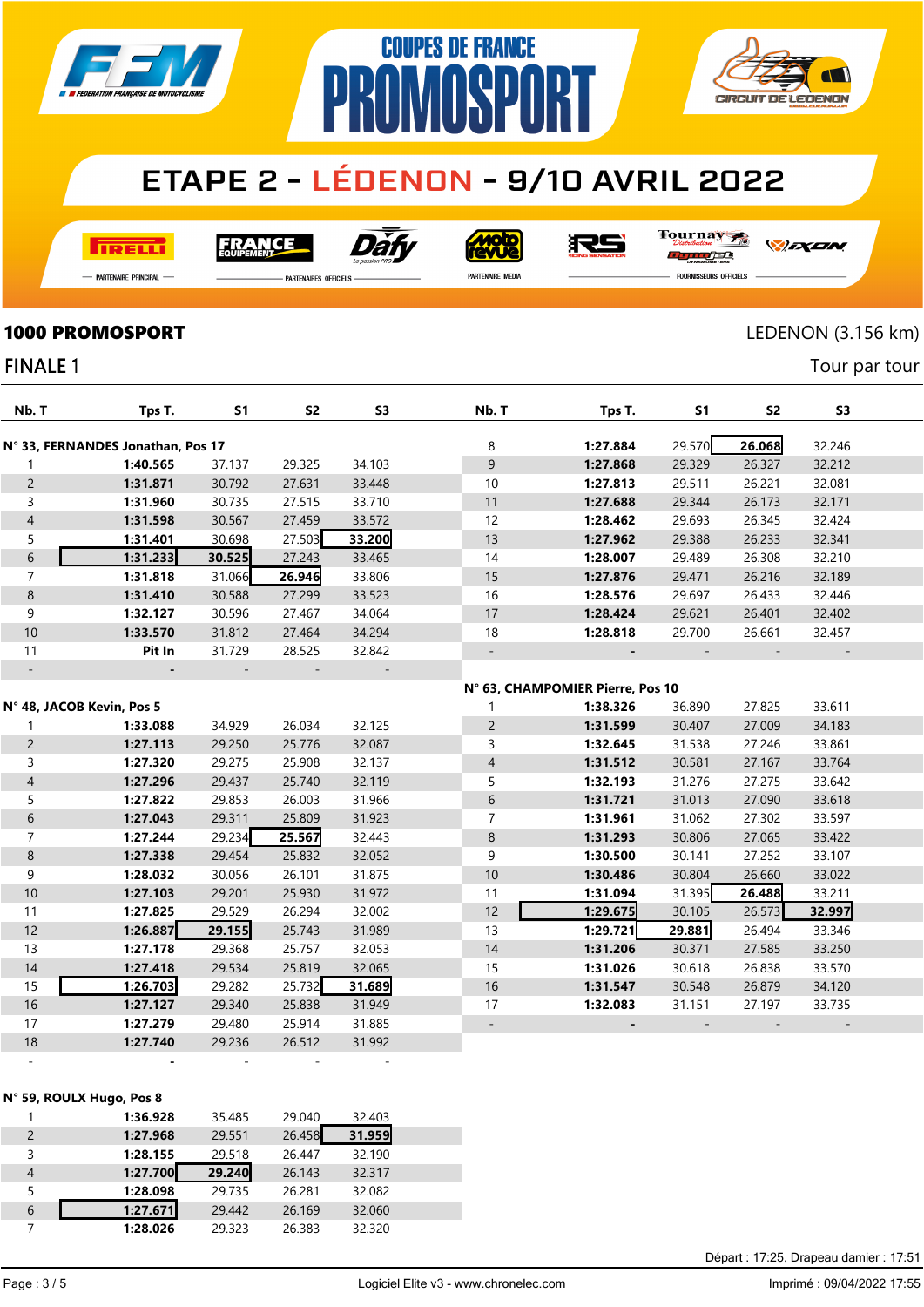

**COUPES DE FRANCE** 

**NMNSPNRT** 

**I तत्वच**र्च

Dàt **FRANCE** 

**Moto** 

RS

Tournay ra

*DEXEN* 

**CIRCUIT DE LEDENON** 

- Partenaire Principal

**PARTENAIRES OFFICIELS** 

PR

PARTENAIRE MEDIA

FOURNISSEURS OFFICIELS

**1000 PROMOSPORT** LEDENON (3.156 km)

Tour par tour

### **FINALE 1**

| Nb. T                    | Tps T.                       | <b>S1</b> | S <sub>2</sub> | S3     | Nb. T                    | Tps T.                        | S1     | S <sub>2</sub> | S3     |  |
|--------------------------|------------------------------|-----------|----------------|--------|--------------------------|-------------------------------|--------|----------------|--------|--|
|                          | N° 66, BEAUNE Lilian, Pos 11 |           |                |        | $\overline{c}$           | 1:31.689                      | 30.782 | 27.460         | 33.447 |  |
| 1                        | 1:38.689                     | 37.718    | 27.800         | 33.171 | $\mathsf 3$              | 1:32.068                      | 30.743 | 27.930         | 33.395 |  |
| $\overline{c}$           | 1:31.223                     | 30.537    | 27.323         | 33.363 | 4                        | 1:31.475                      | 30.587 | 27.654         | 33.234 |  |
| 3                        | 1:31.958                     | 30.898    | 27.400         | 33.660 | 5                        | 1:31.185                      | 30.777 | 27.116         | 33.292 |  |
| $\overline{\mathcal{L}}$ | 1:31.560                     | 30.868    | 27.077         | 33.615 | 6                        | 1:31.746                      | 31.191 | 27.031         | 33.524 |  |
| 5                        | 1:32.362                     | 31.147    | 27.416         | 33.799 | $\overline{7}$           | 1:32.338                      | 31.199 | 27.616         | 33.523 |  |
| 6                        | 1:31.847                     | 31.298    | 27.153         | 33.396 | $\, 8$                   | 1:31.510                      | 31.159 | 27.136         | 33.215 |  |
| $\overline{7}$           | 1:32.055                     | 31.193    | 27.381         | 33.481 | $\mathsf 9$              | 1:31.859                      | 30.929 | 27.280         | 33.650 |  |
| 8                        | 1:31.864                     | 30.845    | 27.270         | 33.749 | 10                       | 1:31.114                      | 30.665 | 27.172         | 33.277 |  |
| 9                        | 1:30.487                     | 30.383    | 27.364         | 32.740 | 11                       | 1:31.425                      | 30.610 | 27.394         | 33.421 |  |
| 10                       | 1:31.592                     | 30.846    | 27.251         | 33.495 | 12                       | 1:31.278                      | 30.675 | 27.424         | 33.179 |  |
| 11                       | 1:31.326                     | 30.935    | 27.208         | 33.183 | 13                       | 1:32.184                      | 31.693 | 27.254         | 33.237 |  |
| 12                       | 1:31.609                     | 30.783    | 27.220         | 33.606 | 14                       | 1:31.857                      | 31.220 | 27.148         | 33.489 |  |
| 13                       | 1:31.281                     | 30.558    | 27.306         | 33.417 | 15                       | 1:30.748                      | 30.422 | 27.114         | 33.212 |  |
| 14                       | 1:30.853                     | 30.481    | 26.957         | 33.415 | 16                       | 1:31.478                      | 30.734 | 27.101         | 33.643 |  |
| 15                       | 1:31.633                     | 30.888    | 27.162         | 33.583 | 17                       | 1:31.788                      | 31.202 | 27.310         | 33.276 |  |
| 16                       | 1:31.020                     | 30.388    | 27.201         | 33.431 | $\bar{\phantom{a}}$      |                               |        |                |        |  |
| 17                       | 1:30.277                     | 30.446    | 26.810         | 33.021 |                          |                               |        |                |        |  |
| $\overline{\phantom{a}}$ |                              |           |                |        |                          | N° 138, VIGNAT Leonard, Pos 2 |        |                |        |  |
|                          |                              |           |                |        | 1                        | 1:30.459                      | 33.129 | 25.762         | 31.568 |  |
|                          | N° 70, GIRARDET Hugo, Pos 3  |           |                |        | $\overline{c}$           | 1:26.099                      | 28.794 | 25.500         | 31.805 |  |
| $\mathbf{1}$             | 1:32.046                     | 33.986    | 26.000         | 32.060 | 3                        | 1:26.435                      | 28.929 | 25.611         | 31.895 |  |
| $\overline{c}$           | 1:25.933                     | 28.886    | 25.324         | 31.723 | $\overline{\mathcal{L}}$ | 1:25.826                      | 28.642 | 25.439         | 31.745 |  |
| 3                        | 1:26.132                     | 29.016    | 25.491         | 31.625 | 5                        | 1:25.976                      | 28.679 | 25.636         | 31.661 |  |
| $\overline{4}$           | 1:25.931                     | 28.992    | 25.271         | 31.668 | 6                        | 1:26.215                      | 28.947 | 25.514         | 31.754 |  |
| 5                        | 1:25.989                     | 28.854    | 25.433         | 31.702 | $\overline{7}$           | 1:26.058                      | 28.808 | 25.527         | 31.723 |  |
| 6                        | 1:26.060                     | 28.861    | 25.507         | 31.692 | 8                        | 1:26.196                      | 28.838 | 25.485         | 31.873 |  |
| $\overline{7}$           | 1:26.378                     | 29.008    | 25.354         | 32.016 | 9                        | 1:26.365                      | 29.057 | 25.500         | 31.808 |  |
| 8                        | 1:26.256                     | 28.985    | 25.509         | 31.762 | 10                       | 1:26.182                      | 28.874 | 25.599         | 31.709 |  |
| 9                        | 1:26.476                     | 29.173    | 25.454         | 31.849 | 11                       | 1:26.171                      | 28.821 | 25.525         | 31.825 |  |
| $10$                     | 1:26.621                     | 29.108    | 25.677         | 31.836 | 12                       | 1:26.153                      | 28.945 | 25.462         | 31.746 |  |
| 11                       | 1:26.512                     | 28.974    | 25.578         | 31.960 | 13                       | 1:25.888                      | 28.802 | 25.353         | 31.733 |  |
| 12                       | 1:26.872                     | 29.302    | 25.616         | 31.954 | 14                       | 1:25.537                      | 28.756 | 25.279         | 31.502 |  |
| 13                       | 1:26.762                     | 29.173    | 25.701         | 31.888 | 15                       | 1:26.008                      | 28.732 | 25.428         | 31.848 |  |
| 14                       | 1:26.815                     | 29.220    | 25.586         | 32.009 | 16                       | 1:26.905                      | 29.177 | 25.891         | 31.837 |  |
| 15                       | 1:26.579                     | 29.096    | 25.708         | 31.775 | 17                       | 1:28.049                      | 29.892 | 25.943         | 32.214 |  |
| 16                       | 1:26.858                     | 29.079    | 25.892         | 31.887 | 18                       | 1:27.653                      | 28.961 | 25.856         | 32.836 |  |
| 17                       | 1:26.919                     | 29.202    | 25.809         | 31.908 |                          |                               |        |                |        |  |
| 18                       | 1:27.643                     | 29.793    | 26.184         | 31.666 |                          |                               |        |                |        |  |
| $\blacksquare$           |                              |           |                |        |                          |                               |        |                |        |  |

N° 117, BERNARD Alexis, Pos 15

1:40.068 38.327 27.829 33.912

Page : 4 / 5